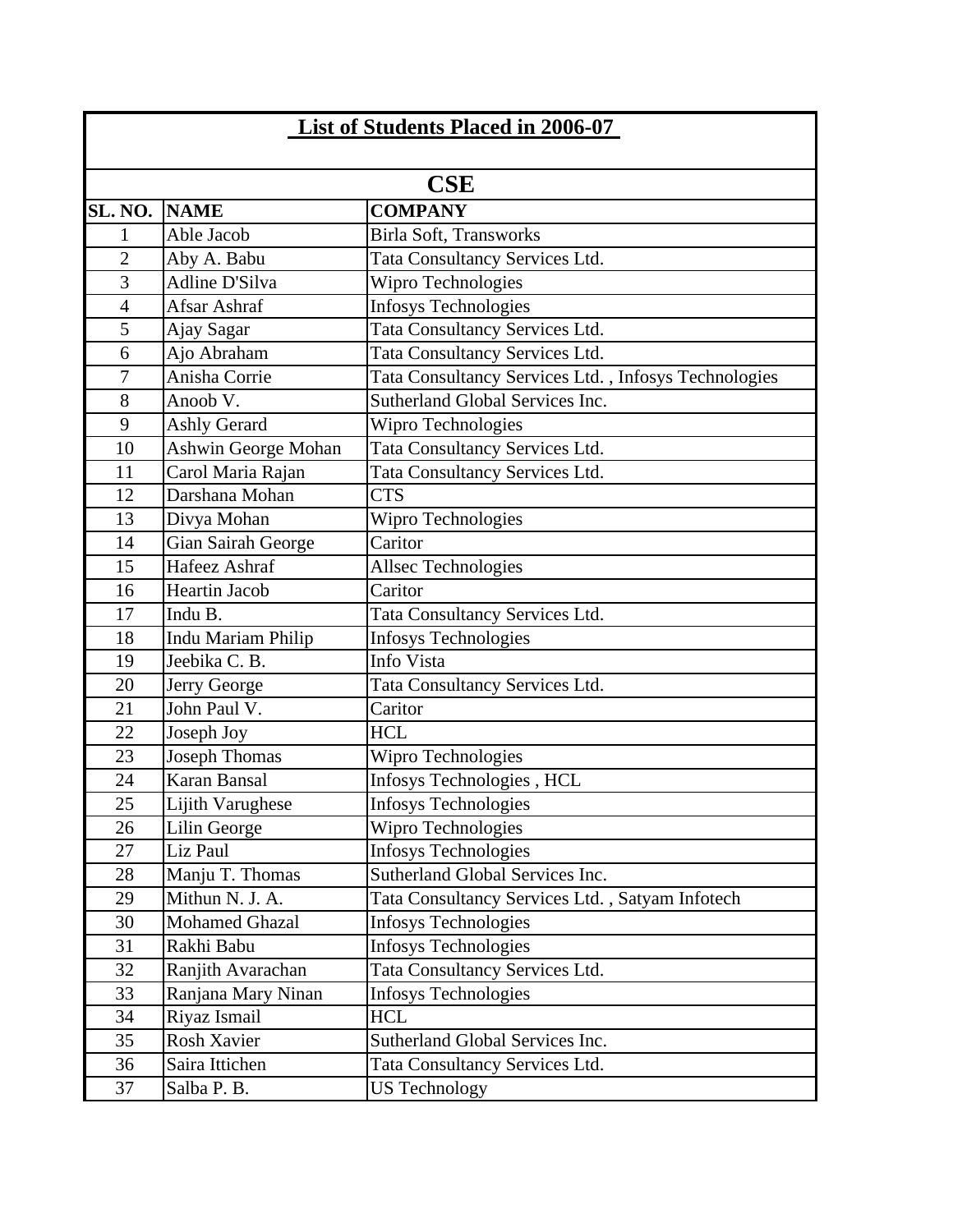| 38                       | Sangeetha Mary Thomas      | Tata Consultancy Services Ltd.                 |
|--------------------------|----------------------------|------------------------------------------------|
| 39                       | Sharath G. Pai             | Sutherland Global Services Inc.                |
| 40                       | <b>Sheethal Basheer</b>    | US Technology, Sutherland Global Services Inc. |
| 41                       | Smitha Anna Jacob          | Info Vista                                     |
| 42                       | Sojo Joseph                | Wipro Technologies                             |
| 43                       | Teena Thomas               | <b>Infosys Technologies</b>                    |
| 44                       | Thomas Thomas K.           | <b>Infosys Technologies</b>                    |
| 45                       | Treesa John                | <b>Infosys Technologies</b>                    |
| 46                       | Vijitha S. Rao             | <b>HCL</b>                                     |
|                          |                            |                                                |
|                          |                            | <b>ECE</b>                                     |
| <b>SL. NO. NAME</b>      |                            | <b>COMPANY</b>                                 |
| 1                        | Anju Ann Mathews           | Wipro Technologies                             |
| $\overline{2}$           | Ankhiya Mathew             | Tata Consultancy Services Ltd.                 |
| $\overline{3}$           | Annu johnson               | <b>Allsec Technologies</b>                     |
| $\overline{\mathcal{A}}$ | Ashwin Raju                | Sasken, Infosys Technologies, Wipro (VLSI)     |
| 5                        | Arun Jacob                 | <b>Infosys Technologies</b>                    |
| 6                        | Arun Benny                 | <b>Infosys Technologies</b>                    |
| $\tau$                   | Chitra Charles Kithu       | Tata Consultancy Services Ltd.                 |
| 8                        | David Jacob                | Tata Consultancy Services Ltd.                 |
| 9                        | Deepthi Nandanan           | Ernst & Young                                  |
| 10                       | Dhanya paul Maliakal       | <b>Infosys Technologies</b>                    |
| 11                       | Jagannath L. Bhatt         | <b>Infosys Technologies</b>                    |
| 12                       | Hrdya M. Bhaskeran         | Hexaware Technologies.                         |
| 13                       | Jakes Bejoy                | Tata Consultancy Services Ltd.                 |
| 14                       | <b>James Thomas Paul</b>   | Tata Consultancy Services Ltd.                 |
| 15                       | Jefrey Sabu                | <b>Infosys Technologies</b>                    |
| 16                       | Jerin Neena Joseph         | Tata Consultancy Services Ltd.                 |
| 17                       | Jeryn Mathew               | <b>Infosys Technologies</b>                    |
| 18                       | Jiya Treasa Jose           | Infosys Technologies, Robert Bosch             |
| 19                       | Joe Francis John           | Tata Consultancy Services Ltd.                 |
| 20                       | Karthik R.                 | Infosys Technologies, Robert Bosch             |
| 21                       | Lekshmi S.                 | Infosys Technologies, Wipro Technologies       |
| 22                       | Mansiya C. Meeran          | Wipro Technologies                             |
| 23                       | Melvin Paul                | <b>IBS</b>                                     |
| 24                       | Natasha Francis            | Wipro Technologies                             |
| 25                       | Nikhil Krishnadas          | Infosys Technologies                           |
| 26                       | Prasanth G.                | <b>US Technologies</b>                         |
| 27                       | Priya Mary Joseph          | Wipro Technologies                             |
| 28                       | <b>Rohith Abraham Jose</b> | <b>Infosys Technologies</b>                    |
| 29                       | <b>Rohith John Pius</b>    | Tata Consultancy Services Ltd.                 |
| 30                       | Rosemary Joshy             | Tata Consultancy Services Ltd.                 |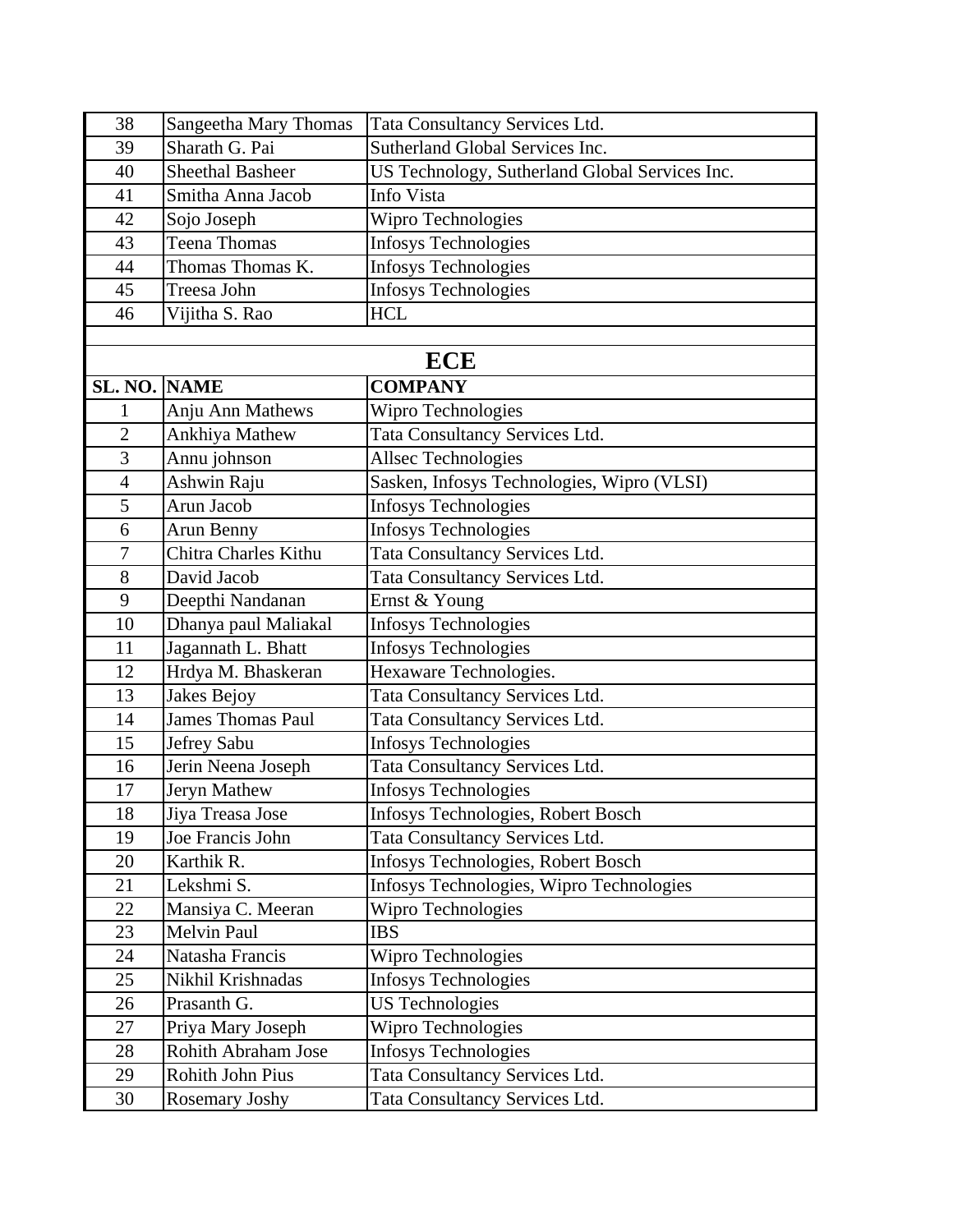| 31             | Sajith S.                    | Tata Consultancy Services Ltd.                           |
|----------------|------------------------------|----------------------------------------------------------|
| 32             | Sanjith George Villoth       | <b>NEST Technologies</b>                                 |
| 33             | Sandhya P. Sundharan         | <b>IBS</b>                                               |
| 34             | <b>Sunil Sunny Ponnat</b>    | <b>Infosys Technologies</b>                              |
| 35             | Sarath T. M.                 | <b>NEST Technologies</b>                                 |
| 36             | <b>Sheethal Anto</b>         | <b>Infosys Technologies</b>                              |
| 37             | Sijo Kurien                  | Caritor                                                  |
| 38             | Stephanie Susan Mathew       | <b>NEST Technologies</b>                                 |
| 39             | <b>Tessy Varghese</b>        | <b>Infosys Technologies</b>                              |
| 40             | <b>Thomas Kurien</b>         | CTS, IBS                                                 |
| 41             | Varun George Palackan        | <b>US Technologies</b>                                   |
| 42             | <b>Vivek Das</b>             | Caritor                                                  |
| 43             | Vishak C. Pillai             | Infosys Technologies, US Technologies                    |
| 44             | Vinod C. Kurien              | <b>NEST Technologies</b>                                 |
|                |                              |                                                          |
|                |                              | <b>AEI</b>                                               |
| SL. NO.        | <b>NAME</b>                  | <b>COMPANY</b>                                           |
| 1              | Alexis K. Alexander          | <b>Infosys Technologies</b>                              |
| $\overline{2}$ | Amritesh G Krishnan          | Wipro Technologies                                       |
| 3              | Anish V V                    | Infosys Technologies, Robert Bosch India Ltd.            |
|                |                              | Infosys Technologies, Wipro Technologies, Honeywell      |
| 4              | Anu Chettur                  | India Ltd.                                               |
| 5              | Anu M M                      | Wipro Technologies                                       |
| $\overline{6}$ | Arun A                       | Tata Consultancy Services Ltd., Robert Bosch India Ltd.  |
| $\overline{7}$ | Bhavya Chandran              | Tata Consultancy Services Ltd.                           |
| 8              | Devi M                       | Tata Consultancy Services Ltd.                           |
| 9              | Dilip Krishnan               | Infosys Technologies, Procsys                            |
| 10             | Don Manuel                   | Tata Consultancy Services Ltd.                           |
| 11             | <b>Eapen Mampally Mathew</b> | Sutherland Global Services Inc.                          |
| 12             | Fousia H                     | Sutherland Global Services Inc.                          |
| 13             | Jacob Roy                    | Wipro Technologies                                       |
| 14             | Jayce Raju Vadakkan          | Allsec Technologies                                      |
| 15             | Jenna Jacob                  | Wipro Technologies                                       |
| 16             | Jerry Mathew Abraham         | Sutherland Global Services Inc.                          |
| 17             | Jibu Scaria                  | Tata Consultancy Services Ltd.                           |
| 18             | <b>Jiss J Nallikuzhy</b>     | <b>Infosys Technologies</b>                              |
| 19             | Jovita Tess George           | Caritor                                                  |
|                |                              | Infosys Technologies, Robert Bosch India Ltd., Tata Elxi |
| 20             | Krishnan S                   | Ltd.                                                     |
| 21             | Lia Elizabeth John           | Nest Technologies, Cognizant Technology Solutions        |
| 22             | Lijin Ann Simon              | <b>Nest Technologies</b>                                 |
| 23             | Linz Philip Vallelil         | Caritor                                                  |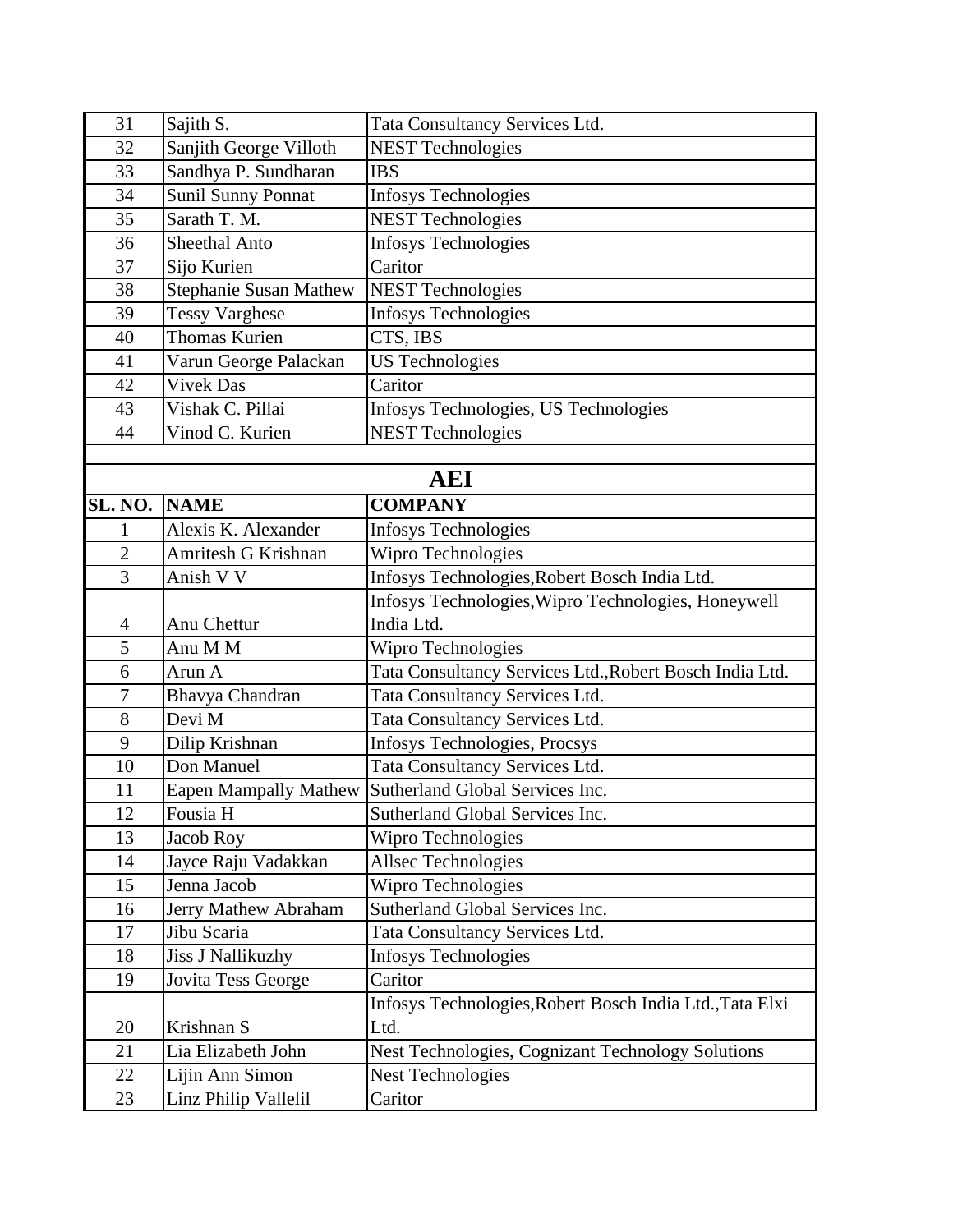|                | Manu Mathew          | Allsec Technologies, Sutherland Global Services Inc., |
|----------------|----------------------|-------------------------------------------------------|
| 24             | Cherumkan            | <b>KGISL</b>                                          |
| 25             | Midhun Peter         | Sutherland Global Services Inc.                       |
| 26             | <b>Mohan Ramdas</b>  | <b>US Technology</b>                                  |
| 27             | Mukesh B S           | <b>KGISL</b>                                          |
| 28             | Nazreen Basheer      | Sutherland Global Services Inc.                       |
| 29             | Pran C Nair          | <b>IBS</b>                                            |
| 30             | Pravin Kuriakose     | <b>Infosys Technologies</b>                           |
| 31             | Renjit Kurian        | IBS, Reliance Petroleum                               |
| 32             | Roshan Mohammed      | Sutherland Global Services Inc.                       |
| 33             | Sabitha V B          | Tata Consultancy Services Ltd.                        |
| 34             | Sachin S             | Infosys Technologies, Robert Bosch India Ltd.         |
| 35             | Sankar Rajeev Sankar | Sutherland Global Services Inc.                       |
| 36             | Sijo Varghese        | <b>Allsec Technologies</b>                            |
| 37             | Sreekanth G Pai      | Wipro Technologies                                    |
| 38             | Sreepriya TL         | Tata Consultancy Services Ltd.                        |
| 39             | Sumaiya Shahoo       | Wipro Technologies                                    |
| 40             | Sumana V             | Infosys Technologies, Procsys                         |
| 41             | Suraj Sreekumar      | Sutherland Global Services Inc.                       |
| 42             | Vaisakh Parameswaran | Tata Consultancy Services Ltd.                        |
| 43             | Vivek ML             | Wipro Technologies, Procsys                           |
| 44             | Zainu Haneef         | <b>US Technology</b>                                  |
|                |                      |                                                       |
|                |                      | IT                                                    |
| SL. NO.        | <b>NAME</b>          | <b>COMPANY</b>                                        |
| 1              | Angela Antony        | Sutherland                                            |
| $\overline{2}$ | Anindh Thomas        | Sutherland                                            |
| $\overline{3}$ | Anjali Muraleedharan | <b>US Software, CTS</b>                               |
| $\overline{4}$ | <b>Antons Davis</b>  | Wipro, Infosys, Robert Bosch                          |
| 5              | Chitra Madhusudhanan | TCS                                                   |
| 6              | Davis B Chettupuzha  | Infosys                                               |
| $\tau$         | Divya Sahadevan      | Wipro                                                 |
|                | Geevarghese Thomas   |                                                       |
| 8              | George               | Infosys, TCS                                          |
| 9              | George Cyril K       | <b>Infosys</b>                                        |
| 10             | Greeshma K A         | Wipro                                                 |
| 11             | Harikrishnan N       | Sutherland                                            |
| 12             | Jiby C Cherian       | Allsec Technologies                                   |
| 13             | <b>Jismy Veeran</b>  | Hexaware                                              |
| 14             | Joby Babu            | Wipro                                                 |
| 15             | Jose Paul Irimpan    | Sutherland                                            |
| 16             | Jyothish J Ureth     | <b>Infosys</b>                                        |